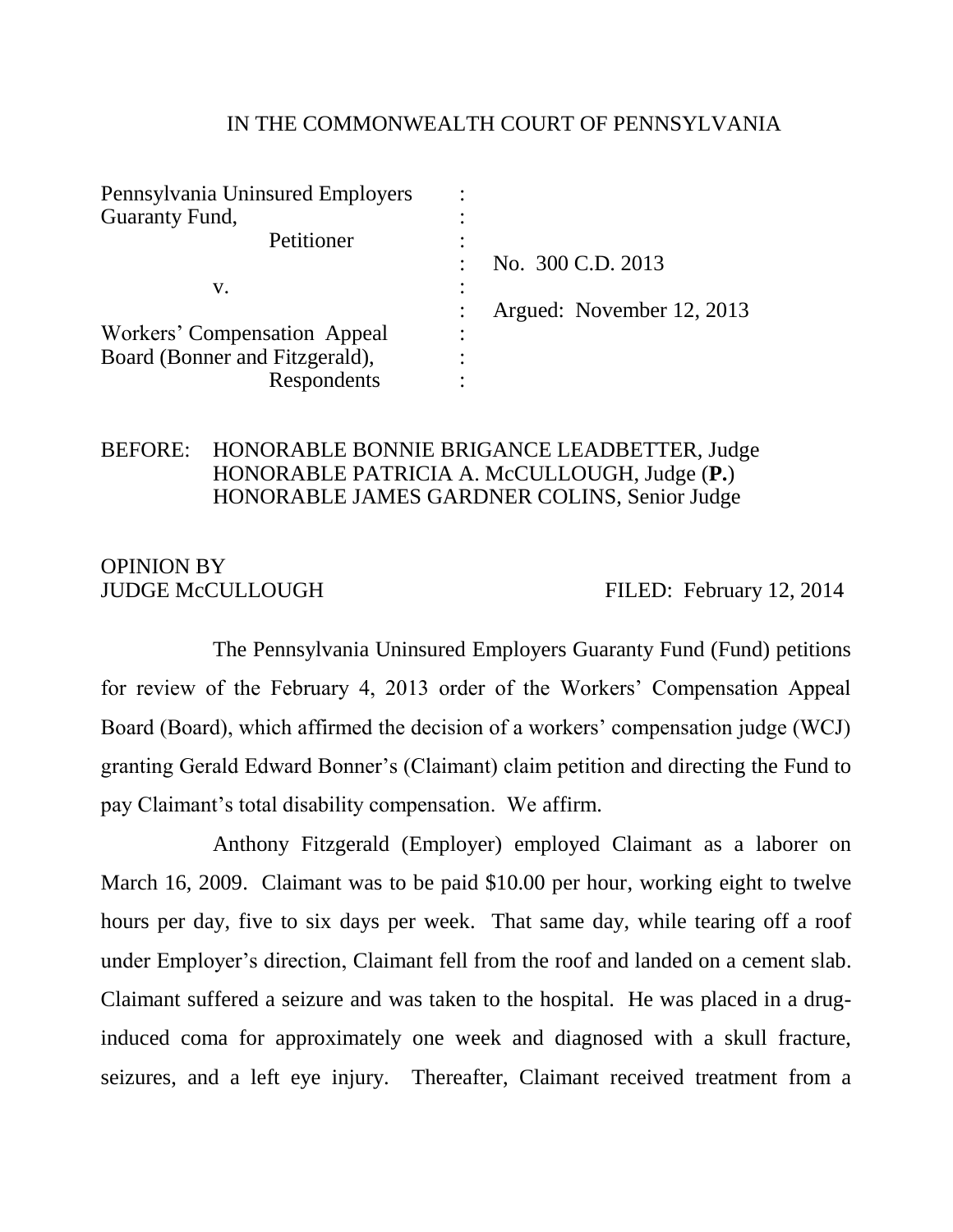neurosurgeon and from a psychologist, Michael W. Collins, Ph.D. (Dr. Collins), at the University of Pittsburgh Medical Center Concussion Clinic. (WCJ's Findings of Fact Nos. 1a-c, 2b.)

On May 12, 2009, Claimant filed a claim petition against Employer. On July 7, 2009, Claimant filed a claim petition seeking benefits from the Fund because Employer was uninsured.<sup>1</sup> The Fund denied all of Claimant's allegations in its answer. (Reproduced Record (R.R.) at 7a-8a, 13a-14a, 16a-17a.)

The matter was assigned to a WCJ who held multiple hearings. Employer did not attend. Claimant appeared before the WCJ on August 18, 2009, and testified to the facts set forth above. Claimant described the job of tearing off the roof and stated that he placed a piece of plywood on top of supporting beams to provide a platform on which to stand. Claimant testified that he informed Employer that one of the beams was dry-rotted and could not support him, but Employer assured Claimant that it would. Claimant stated that he remembered sliding the plywood over the dry-rotted beam and standing on it, and his next memory was waking up in a hospital. (R.R. at 60a-62a.)

Claimant testified that he continues to experience headaches, difficulty with his balance, and pain in his left eye. Claimant did not believe he could go back to work, especially if it entailed climbing. (R.R. at 63a-66a.)

Claimant presented the deposition testimony of Dr. Collins. Dr. Collins maintains an active practice that focuses on the assessment, management, and treatment of patients who sustained concussions or mild traumatic brain injuries.

<sup>&</sup>lt;sup>1</sup> Because two claim petitions were filed, two claim numbers and subsequently two appeal numbers were assigned. The Board adjudicated both of these identical appeals in its opinion and order.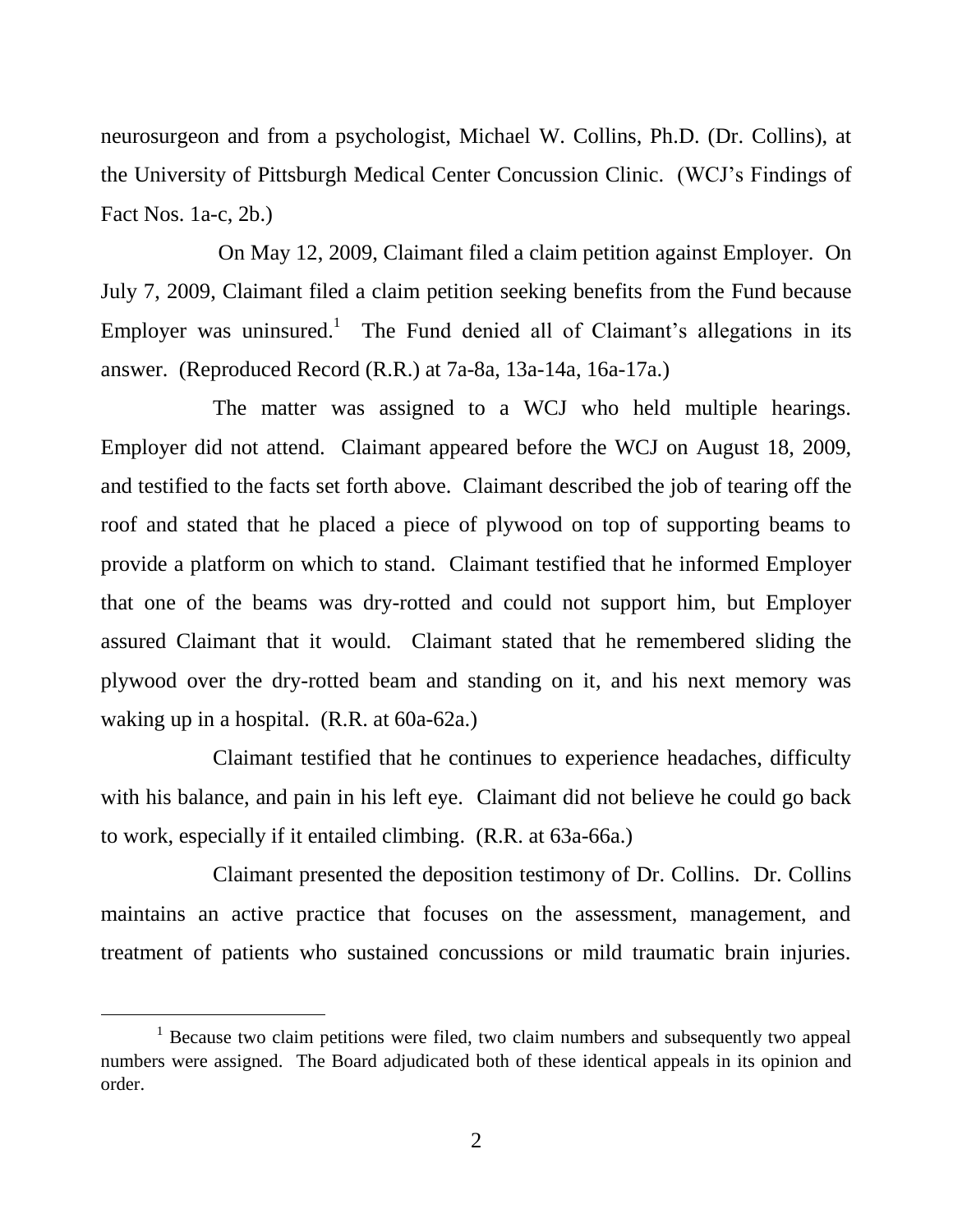(WCJ's Finding of Fact No. 2a.) He testified that he first saw Claimant on May 27, 2009, and determined that Claimant had a mild traumatic brain injury. (WCJ's Finding of Fact No. 2b; R.R. at 199a.) Dr. Collins understood that two months before Claimant's first visit, he fell approximately twelve feet while working for Employer and struck his head. Dr. Collins testified that during Claimant's first visit Claimant complained of significant pressure headaches behind his left eye, blurred vision in that eye, fatigue, and short-term memory problems and that he also experienced episodes of losing consciousness. Dr. Collins determined that Claimant's complaints were symptomatic of a concussion or mild traumatic brain injury. (WCJ's Findings of Fact Nos. 2b-c.)

Dr. Collins performed neuropsychological testing on Claimant on July 15, 2009, which showed mild deficits from a neurocognitive perspective that were consistent with mild traumatic brain injury. Dr. Collins also stated that he reviewed a CT scan that confirmed a left frontal area brain injury, which is the area involved in learning, memory, and executive functioning—the same deficits revealed during all of Dr. Collins's tests on Claimant. (WCJ's Finding of Fact No. 2d.) Dr. Collins further testified as follows:

> A. I felt his diagnosis was consistent with mild--actually moderate traumatic brain injury . . . . I felt he was a very good candidate for a neurostimulant. . . . I felt it would help [Claimant's] headaches and other post-concussive symptoms that not only included headache.

> And that's something you have to understand. This wasn't just headache. This was a lot of fatigue. There were a lot of cognitive problems. There was a lot of dizziness, disequilibrium, photosensitivity, photophobia. There's a lot of symptoms that go into, you know, concussion and traumatic brain injury more than just headache.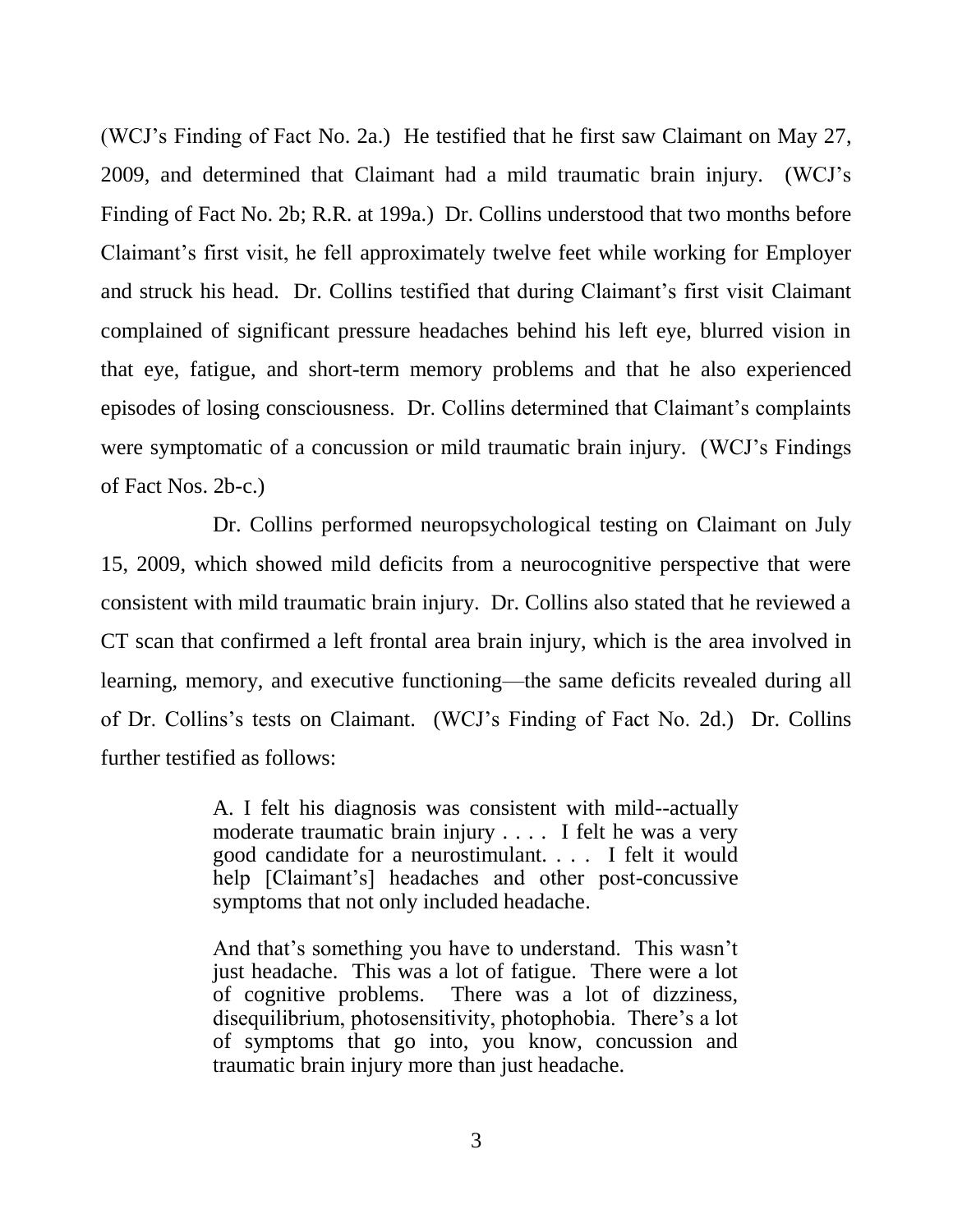But regardless, the symptoms that he was experiencing, I felt were at least moderate in nature and quite incapacitating for him. . . .

So I recommended he visit with Dr. Camiolo, who is a physical medicine and rehab specialist, who specializes in treating traumatic brain injury. And it's my understanding [Claimant] went to Dr. Camiolo, was prescribed [the neurostimulant] and did very well on the medication. Actually improved quite a bit on his symptoms.

Q. It looks like you last saw [Claimant] November 25, 2009; correct?

A. That's correct.

Q. How is he doing as of November 25, 2009?

A. He was still having headaches that were not present before the trauma. And in my notes, there [sic] were a couple times a week, but the severity of which would rate up to around an eight on a ten scale, which is quite significant. He was reporting that his cognitive functioning he felt to be about 80 percent back to normal, not quite normal. He also reported fatigue, photosensitivity and photophobia.

(R.R. at 202a-04a.)

Claimant did not return for additional appointments that had been scheduled for him. Dr. Collins's final diagnosis of Claimant was that he sustained a moderate traumatic brain injury in a work-related accident in 2009 and that he was unable to return to work as a laborer as of his last examination on November 25, 2009. (WCJ's Findings of Fact Nos. 2f-h.) On cross-examination, Dr. Collins dismissed the suggestion that Claimant's symptoms were causally related to a learning disability and/or alleged drug abuse. He stated that he scheduled a follow-up appointment with Claimant within six weeks after his last visit. Dr. Collins testified that the medication he prescribed for Claimant had been working well, and he had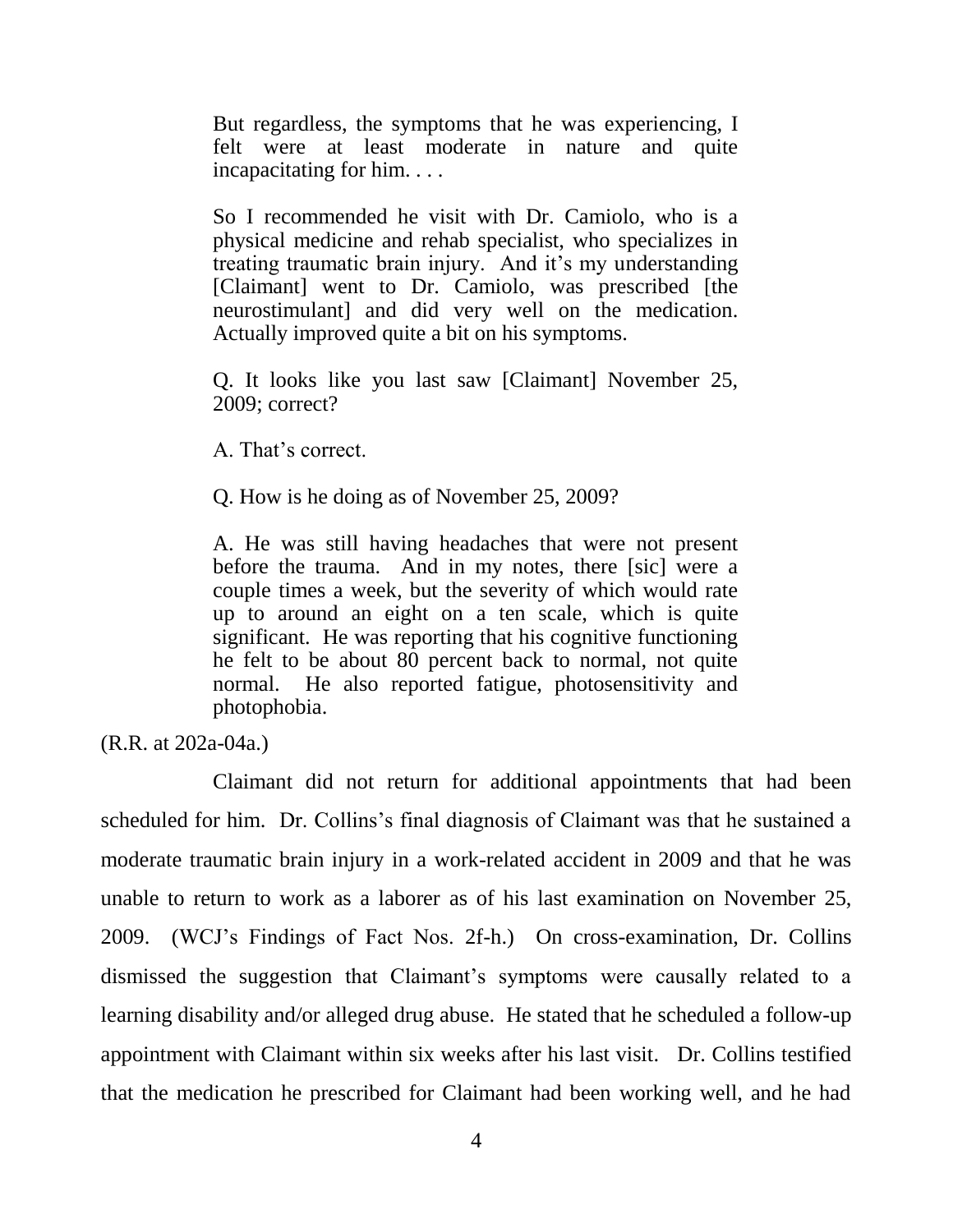recommended that Claimant continue them for another month. Dr. Collins believed that Claimant's condition would continue to improve and he anticipated that Claimant would be able to return to work in six weeks, pending test results to confirm that his deficits had improved. (R.R. at 210a-14a.)

The Fund presented the deposition testimony of Richard Bruce Kasdan, M.D. (Dr. Kasdan), $<sup>2</sup>$  which the WCJ summarized as follows:</sup>

- a. He performed an Independent Medical Examination<sup>[3]</sup> of the claimant on February 22, 2010 at the defendant's request.
- b. He confirmed the claimant sustained a skull fracture, a left orbital fracture, and a closed head injury with subdural hematoma when he fell through a roof on March 16, 2009. The claimant advised him that his chief ongoing complaint is a daily headache that he did not experience prior to the injury.
- c. His examination of the claimant was within normal limits. He confirmed that an August 2009 brain MRI showed a residual contusion which could cause him some mental status problems, but he opined that there was no edema, mass effect, and no pressure; therefore, the contusion was not the source of his headaches.
- d. He did not recommend any further treatment or preventative seizure medication and opined the claimant was able to return to full time light duty work levels. He clarified that relative to his brain

 $2$  The WCJ failed to identify Dr. Kasdan's deposition as an exhibit, but the WCJ discusses his testimony in Finding of Fact No. 3. Further, on April 24, 2013, the parties filed a stipulation for correction of the record with this Court to include the transcript of Dr. Kasdan's deposition in the reproduced record.

<sup>&</sup>lt;sup>3</sup> As a result of the independent medical examination, the Fund sent Claimant a notice of ability to return to work (NARW) dated November 5, 2010. (R.R. at 279a.) Section 306(b)(3) of the Workers' Compensation Act (Act), Act of June 2, 1915, P.L. 736, *as amended*, 77 P.S. §512(3), requires an employer to provide a NARW as a prerequisite to seeking a modification or suspension of benefits.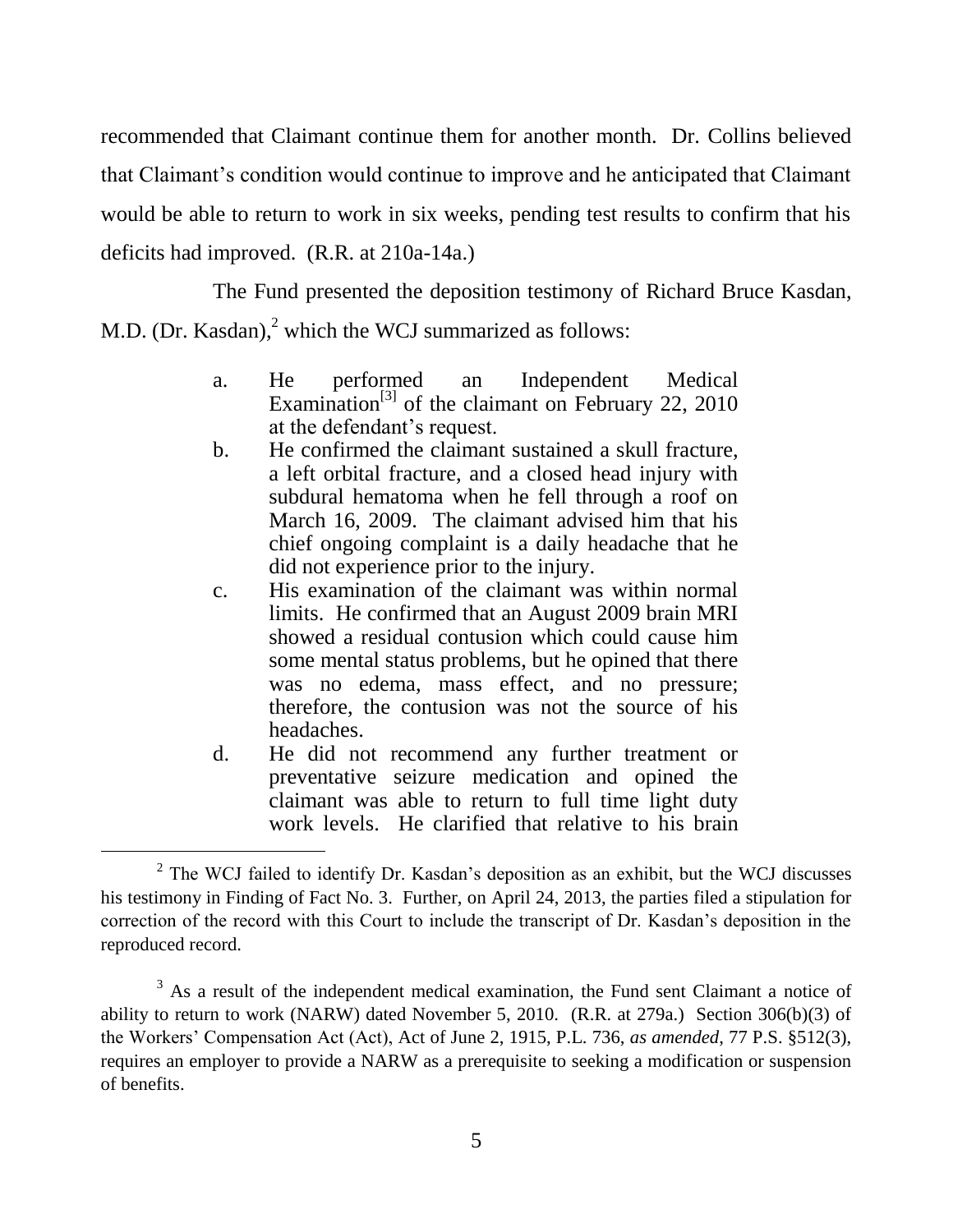contusion injury the claimant did not have any restrictions, that he has other medical problems, unrelated to the work injury, that prevent him from working full regular duty.

(WCJ's Findings of Fact Nos. 3a-d.)

By decision and order dated June 9, 2011, the WCJ granted the claim petition and directed the Fund to pay Claimant's total disability compensation, noting that the liability of the Fund is second to Employer's. The WCJ accepted the testimony of Claimant and Dr. Collins as credible and persuasive. The WCJ found that Claimant was an employee of Employer at the time of his fall, he earned an average weekly wage of \$400.00, and he had not fully recovered from his work injuries. The WCJ found Dr. Kasdan's testimony credible and persuasive to the extent that he confirmed Claimant's work injuries. However, the WCJ rejected Dr. Kasdan's testimony that the medication Claimant receives is unwarranted, the headaches are not related to his work injury, Claimant is able to return to work, and Claimant is no longer limited by the work injury. The WCJ concluded that Claimant's work injury prevents Claimant from returning to work as a laborer. (WCJ's op. at 2-5.)

Specifically, the WCJ found that Claimant testified as follows:

[Claimant] continues to experience headaches at different times. Sometimes, when he turns his head a certain way, he will get a headache. He also has difficulty with his balance and has pain behind his left eye. He has not experienced a seizure in a while. He did not feel he was capable of returning to his pre-injury work, especially if it entailed climbing.

(WCJ's op. at 2e.) In regard to Claimant's testimony, the WCJ stated as follows:

I find [C]laimant testified in a credible and persuasive manner that he suffered serious injuries when he fell through a roof in March 2009 while working for Mr.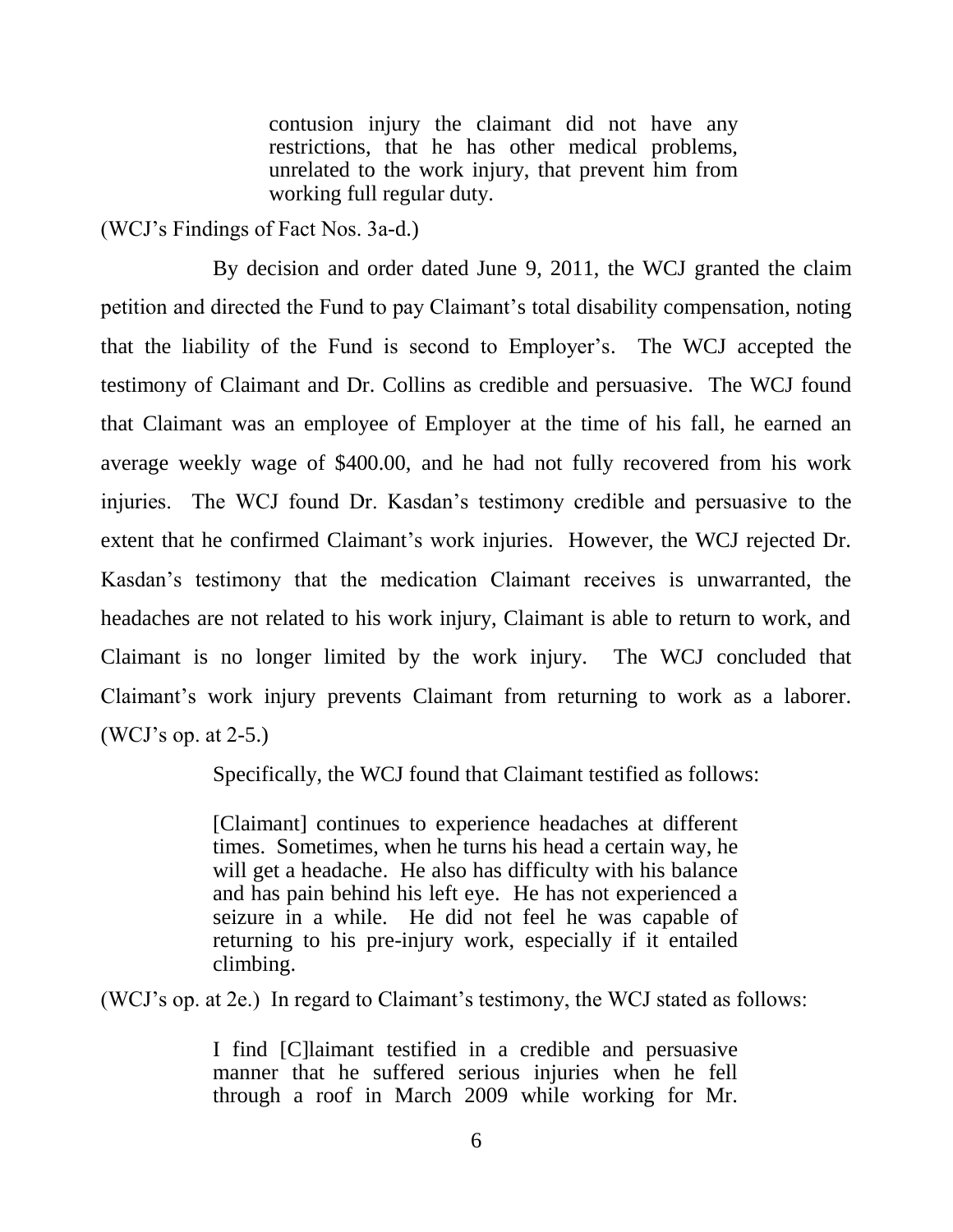Fitzgerald. He required medical treatment for his injuries and continues to experience difficulties and limitations from his injuries. [C]laimant's testimony is clear that Mr. Fitzgerald recruited him to work as a laborer, instructed him as to how he should perform the work on the roof, and agreed to pay him wages for the work he performed.

#### (WCJ's op. at 2.)

l

The Fund appealed to the Board, arguing that the WCJ's findings concerning Claimant's average weekly wage and Claimant's ongoing disability were not supported by substantial evidence. However, the Board concluded that Claimant's unrebutted testimony constituted substantial evidence to support the WCJ's finding that Claimant's earnings were \$400.00 per week. The Board further noted that the WCJ found Dr. Collins's testimony credible and persuasive and has the authority to do so as the ultimate fact-finder. The Board concluded that Dr. Collins's testimony provided substantial evidence to support the WCJ's finding that Claimant's disability extended beyond November 25, 2009. (Board op. at 1-4.) By opinion and order dated February 4, 2013, the Board affirmed the WCJ's order.

On appeal to this Court, $4$  the Fund argues that the WCJ erred in granting the claim petition. Relying on *Innovative Spaces v. Workmen's Compensation Appeal Board (DeAngelis)*, 646 A.2d 51 (Pa. Cmwlth. 1994), *appeal denied*, 541 Pa. 645, 663 A.2d 696 (1995), the Fund asserts that, because Dr. Collins could not

<sup>&</sup>lt;sup>4</sup> Our scope of review is limited to determining whether findings of fact are supported by substantial evidence, whether an error of law has been committed, or whether constitutional rights have been violated. Section 704 of the Administrative Agency Law, 2 Pa.C.S. §704. Substantial evidence is such evidence as a reasonable mind might find adequate to support a conclusion. *Bethenergy Mines, Inc. v. Workers' Compensation Appeal Board (Skirpan)*, 531 Pa. 287, 292, 612 A.2d 434, 436 (1992).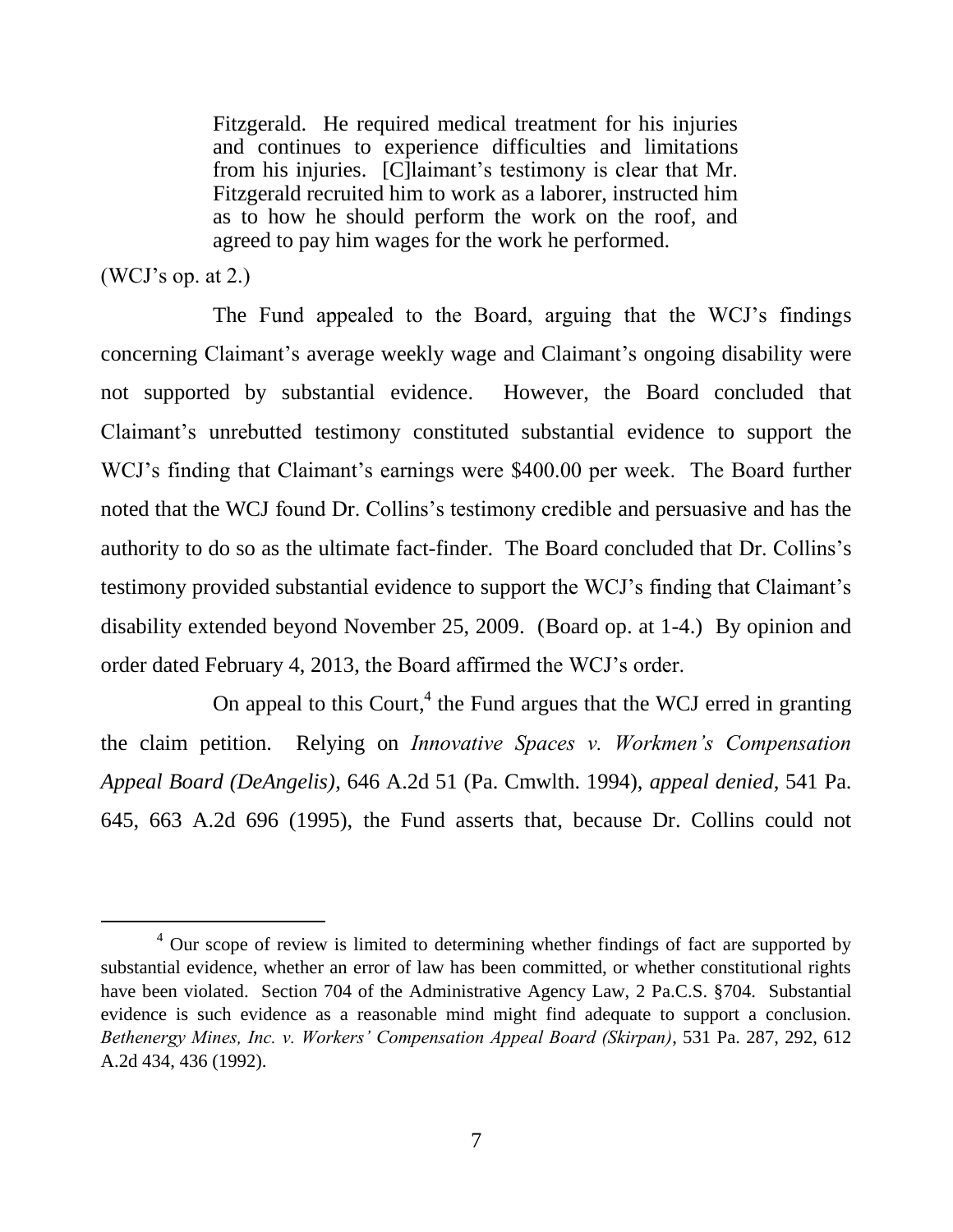comment on Claimant's status after November 25, 2009, his testimony does not constitute substantial evidence of ongoing disability.

In *Innovative Spaces*, the claimant offered the deposition testimony of Nicholas M. Renzi, M.D. (Dr. Renzi), whose medical records for the claimant ended on June 6, 1988. Dr. Renzi stated that he could only testify that the claimant could not return to work as of that date. The employer offered the deposition testimony of John R. Duda, M.D. (Dr. Duda), who examined the claimant on July 24, 1989, and opined that the claimant had fully recovered from his work-related injury. The employer also presented the testimony of John Shockley, who stated that the claimant worked for him as a carpenter and laborer from August 19, 1988, until October 7, 1988, when the claimant's employment was terminated because he lacked the necessary job skills.

The referee<sup>5</sup> specifically rejected the testimony of Dr. Renzi as evidence of ongoing disability and accepted the opinion of Dr. Duda. After considering all of the evidence presented, the referee determined that the claimant was disabled from April 19, 1988, until June 6, 1988, and granted the claim petition for that closed period. The claimant appealed to the Board, which amended the referee's decision to reflect a July 24, 1989 termination date.

On appeal, this Court reversed the Board's decision. Relying on *Inglis House v. Workmen's Compensation Appeal Board (Reedy)*, 535 Pa. 135, 634 A.2d 592 (1993), we held that the burden of proof is on the claimant to "demonstrate not only that he has sustained a compensable injury but also that the injury continues to cause disability throughout the pendency of the claim petition . . . ." *Id.* at 54. We held that the claimant failed to meet this burden, specifically because the WCJ

<sup>5</sup> At the time of *Innovative Spaces*, WCJs were known as referees.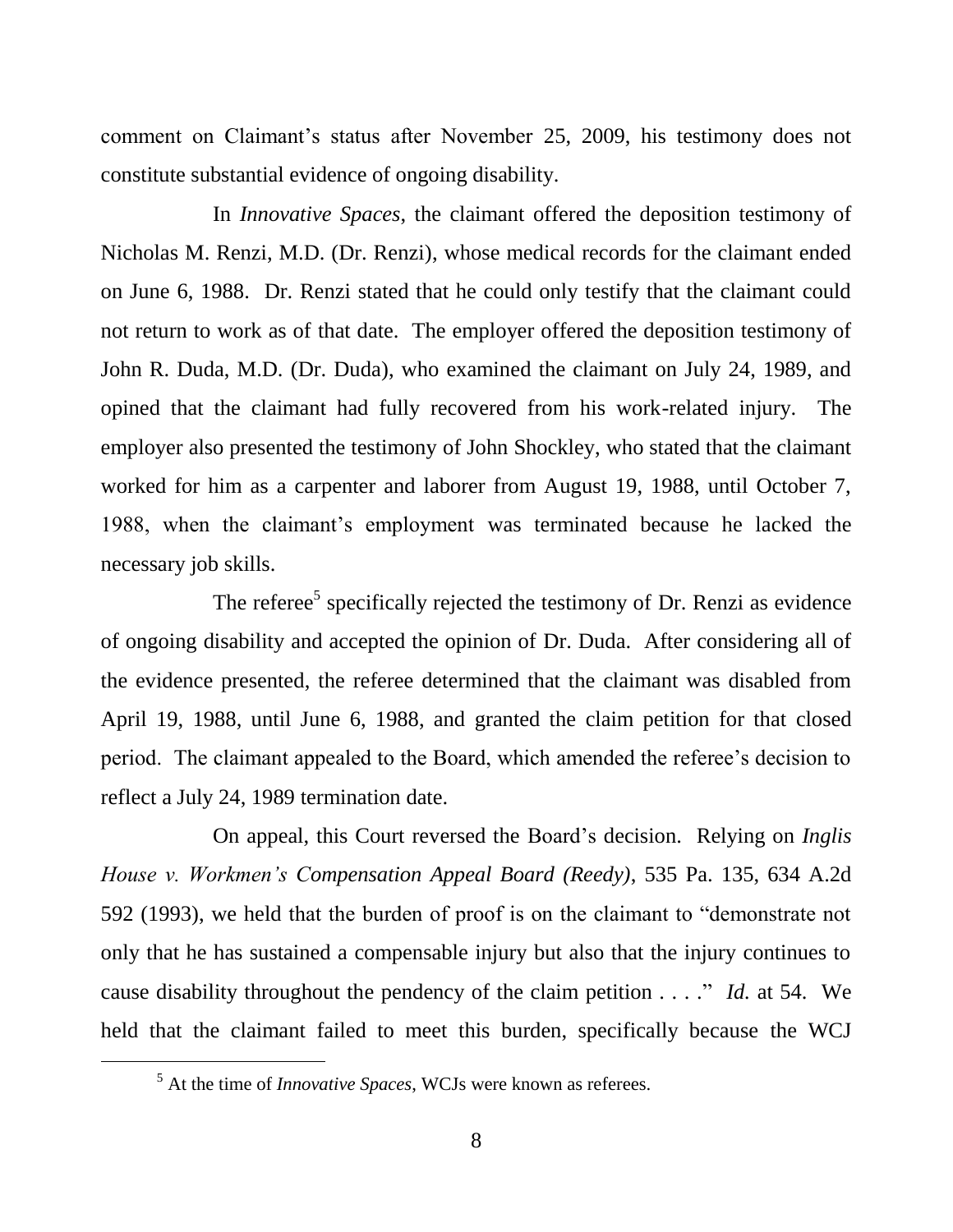rejected the testimony of Dr. Renzi. We also held that "in deciding a claim petition, a referee must be free to determine the chronological length of the disability if for good reasons he disbelieves a claimant's medical witness." *Id.* at 55. We noted that, through Shockley's testimony, it was also shown that the claimant returned to work on August 19, 1988, until October 7, 1998, and left work for reasons other than disability. Based on the evidence before the referee at the time of the decision, we concluded that the claimant failed to carry his burden of proving ongoing disability.

As *Innovative Spaces* provides, in a claim proceeding the burden is on the claimant to establish a right to compensation and prove all necessary elements to support an award, including the burden to establish the duration and extent of disability. *Id.* at 54; *see also Inglis House*, 535 Pa. at 141, 634 A.2d at 595. However, it is a fundamental principle of workers' compensation law that the WCJ is the final arbiter of witness credibility and evidentiary weight. *Hoang v. Workers' Compensation Appeal Board (Howmet Aluminum Casting, Inc.)*, 51 A.3d 905, 909 n.7 (Pa. Cmwlth. 2012); *Vols v. Workmen's Compensation Appeal Board (Alperin, Inc.*), 637 A.2d 711, 714 (Pa. Cmwlth. 1994).<sup>6</sup> The WCJ may accept or reject, in whole or in part, the testimony of any witness. *Id.* Moreover, the WCJ's fact-finding authority includes the authority to draw reasonable inferences from the evidence. *General Electric Company v. Workmen's Compensation Appeal Board (Valsamaki)*, 593 A.2d 921, 924 (Pa. Cmwlth. 1991) ("[I]t is clearly within the referee's fact-

<sup>&</sup>lt;sup>6</sup> In *Vols*, the claimant petitioned for reinstatement of her benefits. Following a hearing, the referee found the claimant's testimony and the testimony of her medical experts that she had not fully recovered from her work-related injury not credible and denied her reinstatement petition. The Board affirmed. On appeal to this Court, we noted that the referee is free to accept or reject, in whole or in part, the testimony of any witness, and we agreed with the Board that the claimant failed to meet her burden of proof.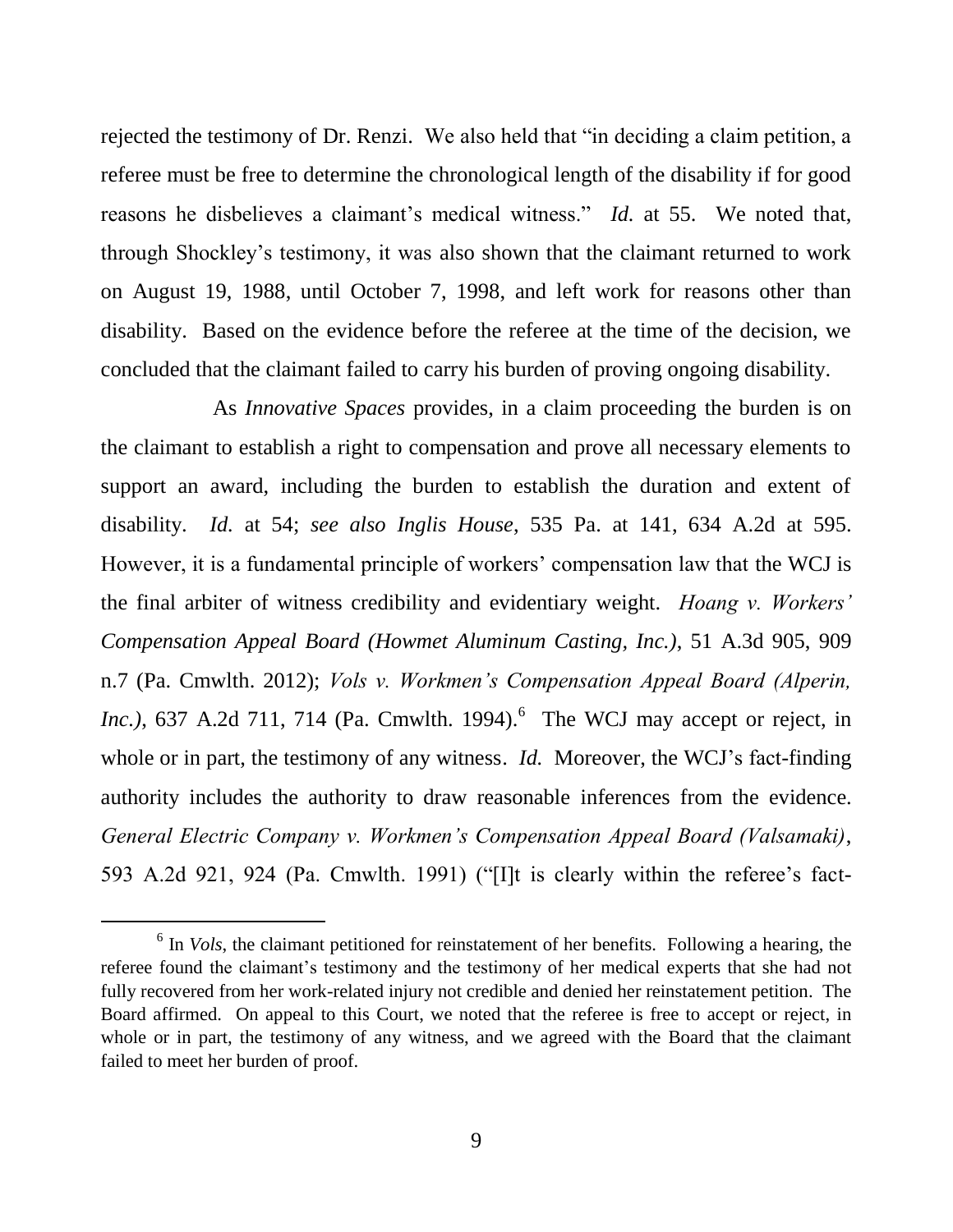finding province to draw reasonable inferences from the evidence." (citing *Oscar Mayer & Company v. Workmen's Compensation Appeal Board (Manzi)*, 442 A.2d 1238 (Pa. Cmwlth. 1982))).<sup>7</sup> A WCJ's credibility and evidentiary determinations are binding on appeal unless made arbitrarily and capriciously. *Casne v. Workers' Compensation Appeal Board (STAT Couriers, Inc.)*, 962 A.2d 14, 19 (Pa. Cmwlth.  $2008$ ).<sup>8</sup> The evidence, and the reasonable inferences deducible therefrom, must be viewed in the light most favorable to the prevailing party below. *Glass v. Workers' Compensation Appeal Board (City of Philadelphia)*, 61 A.3d 318, 325 n.4 (Pa. Cmwlth. 2013).

<sup>&</sup>lt;sup>7</sup> In *General Electric*, the referee awarded the claimant total disability benefits. The referee accepted as credible the claimant's testimony and the testimony of claimant's medical expert that the claimant could no longer perform his work duties. The Board affirmed. On appeal to this Court, the employer argued that the claimant failed to establish a causal connection between his disability and his inability to continue working. We affirmed the Board's order, noting that the referee is the ultimate arbiter of credibility and is free to draw any reasonable inferences from the evidence.

<sup>&</sup>lt;sup>8</sup> In *Casne*, the employer filed a termination petition based on the results of an independent medical examination (IME). At a hearing on the petition, the employer offered the testimony of the IME doctor. In defense of the petition, the claimant offered his own testimony and testimony of a medical expert witness. The WCJ credited the testimony of the employer's medical witness over that of the claimant's and found the claimant credible only in part. Thus, the WCJ granted the termination petition, and the Board affirmed.

On appeal to this Court, we affirmed the Board's order. We concluded that the credible testimony of the employer's medical expert constituted substantial evidence to support the WCJ's decision, noting that "[a] reviewing court does not reweigh the evidence or determine credibility . . . ." *Id.* at 17. We also concluded that deference was due to the WCJ's finding that the claimant's testimony was not credible in part. We stated that "[w]e must view the reasoning as a whole and overturn the credibility determination only if it is arbitrary and capricious or so fundamentally dependent on a misapprehension of material facts, or so otherwise flawed, as to render it irrational." *Id.* at 19.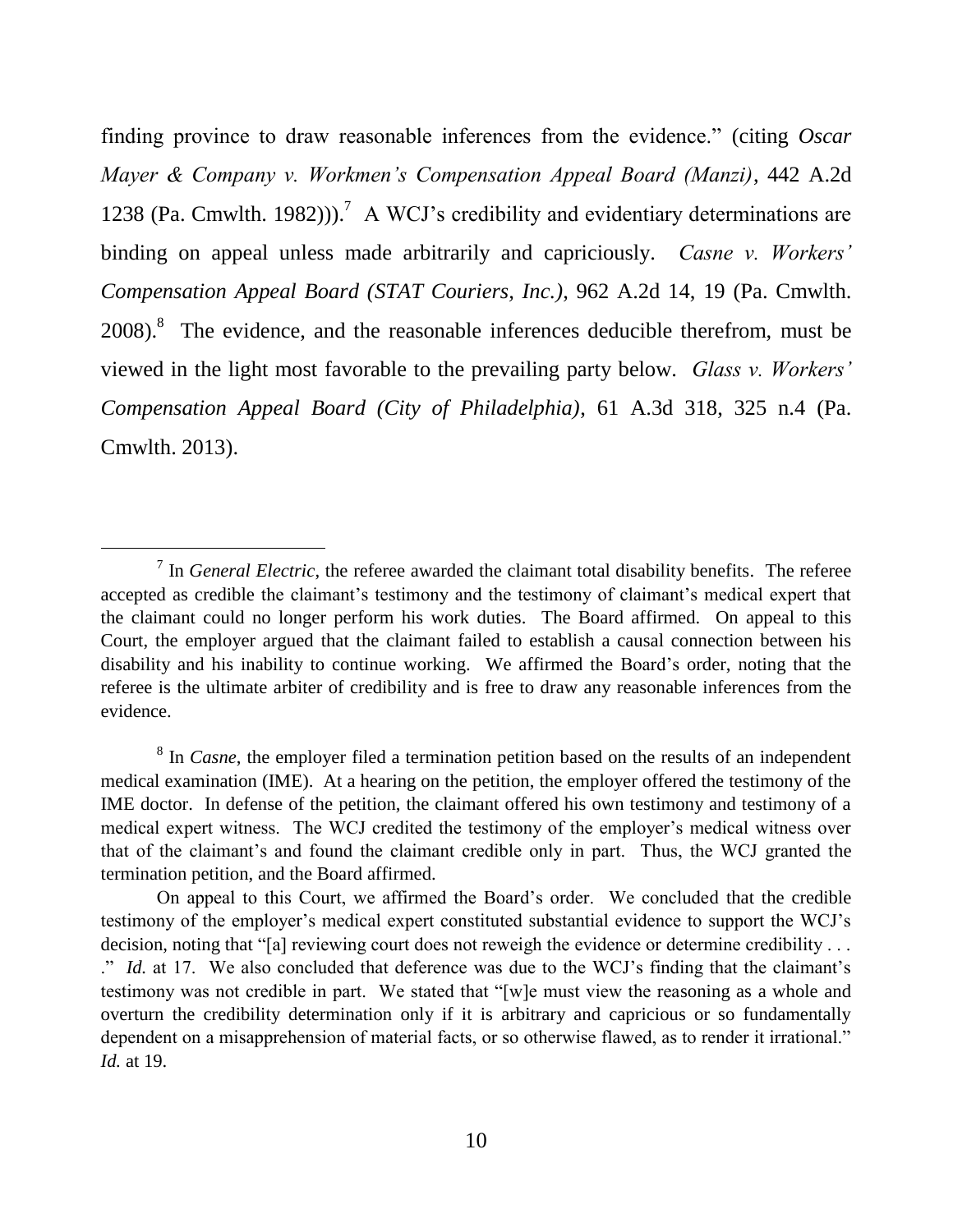In contrast to the circumstances in *Innovative Spaces*, in this case the WCJ specifically rejected the opinion of the Fund's medical witness and accepted the opinion of Claimant and Claimant's medical witness. Both Claimant and Dr. Collins testified that Claimant sustained a work injury and experienced ongoing limitations as a result, and the Fund did not present any credible evidence rebutting their testimony. This Court has previously held that "a claimant's medical expert is not required to be an eyewitness to the claimant's disability throughout the pendency of a claim petition[,]" *YDC New Castle-PA DPW v. Workers' Compensation Appeal Board*, 950 A.2d 1107, 1112 (Pa. Cmwlth. 2008), and that a WCJ is free to rely on a claimant's testimony in determining the chronological length of disability. *Id. See also American Contracting Enterprises, Inc. v. Workers' Compensation Appeal Board (Hurley), 789 A.2d 391, 398 (Pa. Cmwlth. 2001);<sup>9</sup> Ricks v. Workers' Compensation Appeal Board (Parkway Corporation)*, 704 A.2d 716, 719 (Pa. Cmwlth. 1997); 10

<sup>9</sup> In *American Contracting Enterprises*, the WCJ credited the testimony of the claimant and his medical witnesses that the claimant had an ongoing disability. The WCJ granted the claimant's claim petition and awarded benefits, and the Board affirmed. On appeal to this Court, citing *Ricks*, we noted that the WCJ may determine the chronological length of a claimant's disability based on a claimant's testimony. Thus, we concluded that the claimant's testimony constituted substantial evidence to support the Board's finding of ongoing disability and affirmed the Board's order.

<sup>&</sup>lt;sup>10</sup> In *Ricks*, after surgery, the claimant's doctor released the claimant to work without restriction although she still suffered from residual pain and swelling in her knee. The claimant attempted to return to work for her employer but was informed that she was no longer an employee. Subsequently, the claimant accepted a job with another employer, earning less than her pre-injury wage. At the WCJ's hearing, the claimant testified on her own behalf and her doctor testified that he released her to work without restriction even though the claimant still experienced pain and swelling in her knee. The WCJ credited the claimant's testimony that she experienced ongoing disability and rejected the testimony of the employer's medical witnesses that would have provided evidence to suspend the claimant's benefits, and determined that the claimant carried her burden of proof. The Board affirmed, and the employer appealed to this Court, arguing that, because the claimant's doctor released her to work, the record lacked substantial evidence to support the WCJ's finding that the claimant's disability was ongoing. We affirmed, concluding that the claimant **(Footnote continued on next page…)**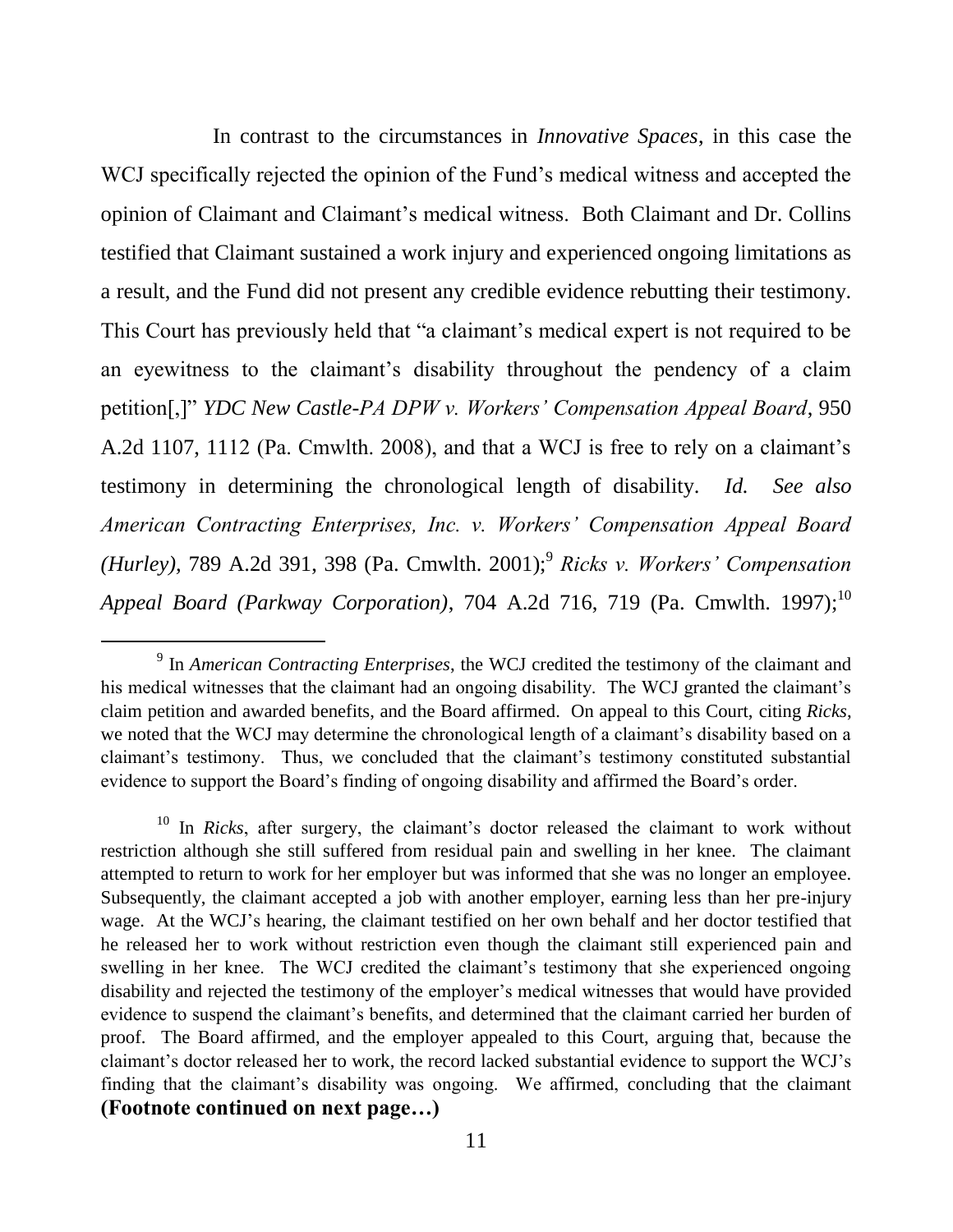*Innovative Spaces*, 646 A.2d at 55. Here, Claimant credibly testified that his ongoing disability prevents him from returning to work, and the WCJ properly relied on this testimony in awarding Claimant total disability benefits.

Although Dr. Collins anticipated that Claimant would be able to return to work, the WCJ correctly declined to suspend Claimant's benefits based on his speculation. *See Hyman S. Caplan Pavilion v. Workers' Compensation Appeal Board (Dullebawn)*, 735 A.2d 147 (Pa. Cmwlth. 1999) (holding that a medical expert's speculative testimony was an insufficient basis for a WCJ's finding of fact). In *Hyman*, the employer's medical expert, who examined the claimant on October 6, 1995, testified that he expected that the claimant could perform a job offered by her employer by mid-November of 1995. The WCJ found the testimony of the employer's medical expert to be credible and suspended the claimant's partial disability benefits effective November 15, 1995. The Board reversed the suspension of benefits on the basis that the testimony of the employer's medical expert was speculative. On appeal to this Court, we affirmed the Board's order, explaining that "there is no testimony by the doctor in this case that Claimant had in fact recovered as of November 15, 1995. . . . [The doctor's] 'expectations' are based on an assumed course of events of which [he] could have no knowledge." *Id.* at 151.

Like the medical witness in *Hyman*, Dr. Collins merely speculated that Claimant would be able to return to work. Therefore, his testimony cannot support a suspension of benefits. *Id.* Having accepted the testimony of Claimant and Dr.

#### **(continued…)**

 $\overline{a}$ 

carried her burden of proving her ongoing disability through her testimony even though she was released for work and upholding the WCJ's authority to determine chronological length of disability.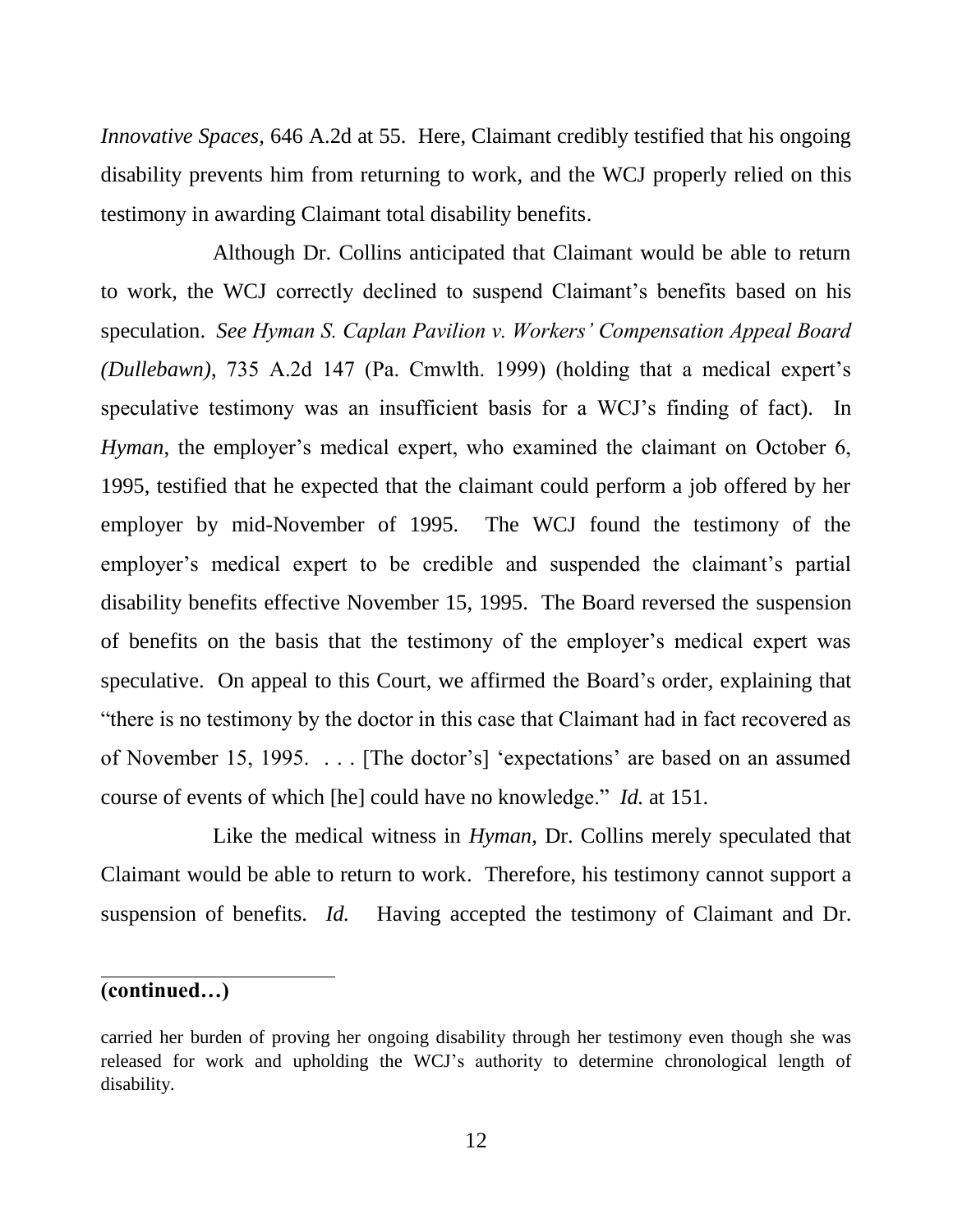Collins, the WCJ had substantial, competent evidence to support his determination that Claimant continued to experience ongoing disability. Thus, the WCJ's findings are binding on appeal, *Casne*, and his decision is consistent with the holding in *Innovative Spaces*.

Accordingly, we affirm.

\_\_\_\_\_\_\_\_\_\_\_\_\_\_\_\_\_\_\_\_\_\_\_\_\_\_\_\_\_\_\_\_ PATRICIA A. McCULLOUGH, Judge